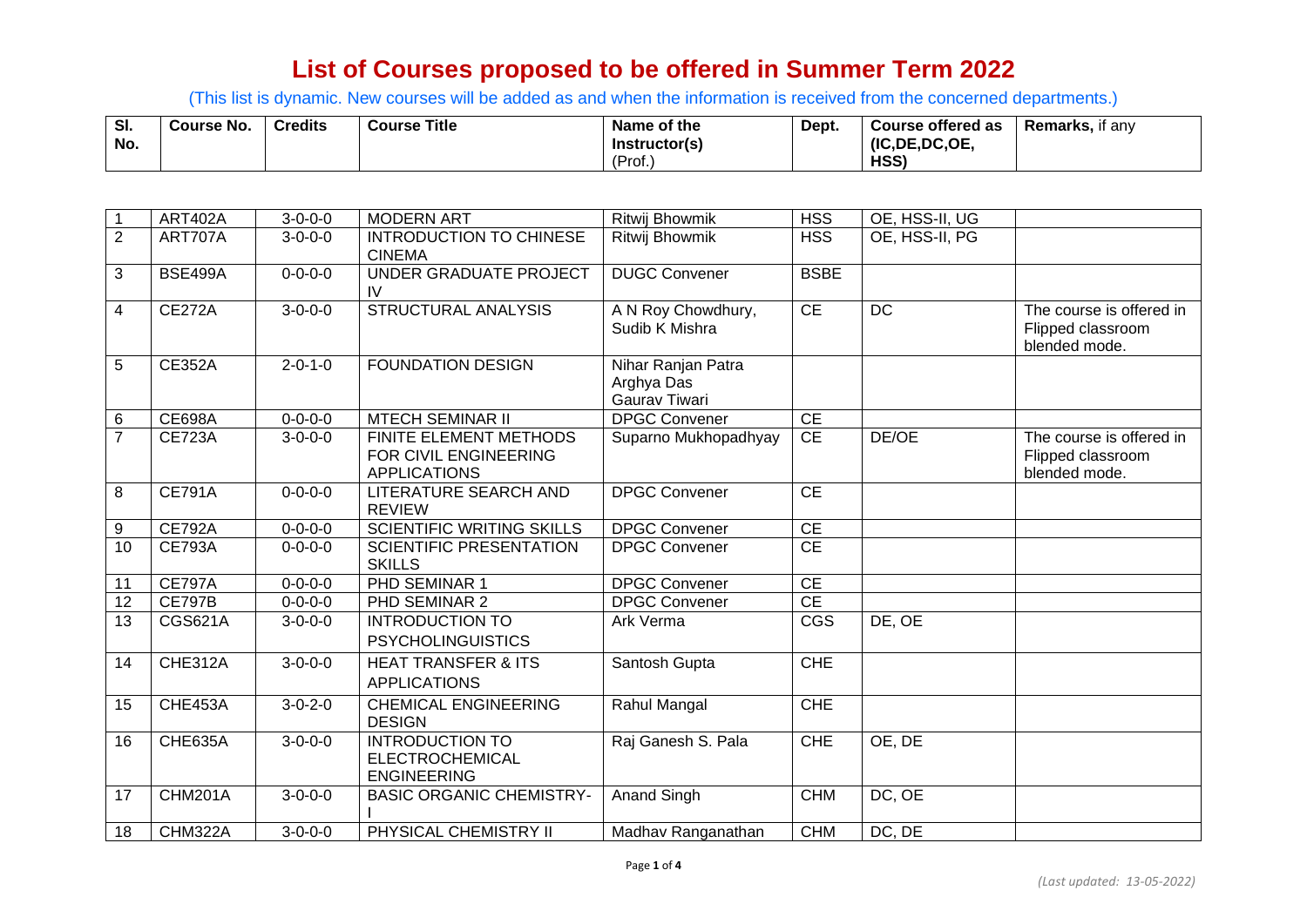(This list is dynamic. New courses will be added as and when the information is received from the concerned departments.)

| SI.<br>No. | <b>Course No.</b> | Credits | <b>Course Title</b> | Name of the<br>Instructor(s) | Dept. | Course offered as<br>(IC.DE.DC.OE. | <b>Remarks, if any</b> |
|------------|-------------------|---------|---------------------|------------------------------|-------|------------------------------------|------------------------|
|            |                   |         |                     | (Prof.                       |       | HSS)                               |                        |

| 19 | CHM422A        | $3 - 0 - 0 - 0$            | PHYSICAL CHEMISTRY II         | Madhav Ranganathan    | <b>CHM</b>  | DC, DE          |                                    |
|----|----------------|----------------------------|-------------------------------|-----------------------|-------------|-----------------|------------------------------------|
| 20 | CHM441A        | $3 - 0 - 0 - 0$            | <b>INORGANIC CHEMISTRY I</b>  | Angamuthu Raja        | <b>CHM</b>  |                 |                                    |
|    |                |                            |                               |                       |             |                 |                                    |
| 21 | <b>CS395A</b>  | $0 - 0 - 0 - 0$            | UG PROJECT (UGP I)            | <b>DUGC Convener</b>  | <b>CSE</b>  |                 |                                    |
| 22 | <b>CS396A</b>  | $0 - 0 - 0 - 0$            | UG PROJECT (UGP II)           | <b>DUGC Convener</b>  | <b>CSE</b>  |                 |                                    |
| 23 | <b>CS498A</b>  | $0 - 0 - 0 - 0$            | UG PROJECT (UGP III)          | <b>DUGC Convener</b>  | <b>CSE</b>  |                 |                                    |
| 24 | <b>CS499A</b>  | $0 - 0 - 0 - 0$            | UG PROJECT (UGP IV)           | <b>DUGC Convener</b>  | <b>CSE</b>  |                 |                                    |
| 25 | <b>CS697A</b>  | $0 - 0 - 0 - 0$            | SPECIAL TOPICS IN             | <b>DPGC Convener</b>  | <b>CSE</b>  | <b>DE</b>       |                                    |
|    |                |                            | <b>COMPUTER SCIENCE</b>       |                       |             |                 |                                    |
| 26 | DES698A        | $0 - 0 - 0 - 0$            | SPECIAL STUDIES IN DESIGN     | J Ramkumar            | <b>DES</b>  | DE              |                                    |
| 27 | <b>ECO201A</b> | $3 - 0 - 0 - 0$            | <b>MICROECONOMICS I</b>       | <b>Vimal Kumar</b>    | ECO         | DE, OE, HSS-II  |                                    |
| 28 | <b>ECO221A</b> | $3 - 0 - 0 - 0$            | <b>MACROECONOMICS I</b>       | Bikramaditya Datta    | ECO         | DC, OE, HSS     |                                    |
| 29 | <b>ECO341A</b> | $3 - 0 - 3 - 0$            | <b>ECONOMETRICS</b>           | Sounak Thakur         | ECO         | DC, OE          |                                    |
| 30 | <b>ECO423A</b> | $3 - 0 - 0 - 0$            | <b>FINANCIAL ECONOMICS</b>    | Hargungeet Singh      | ECO         | DE, OE          |                                    |
| 31 | <b>ECO761A</b> | $3 - 0 - 3 - 0$            | APPLIED ECONOMETRICS          | Somesh Mathur         | ECO         | DE, OE          |                                    |
| 32 | <b>ESC201P</b> | $0 - 0 - 3 - 0$            | <b>INTRODUCTION TO</b>        | <b>B</b> Mazhari      | <b>EE</b>   | $\overline{DC}$ | Offered in online mode.            |
|    |                |                            | <b>ELECTRONICS</b> [Lab part] |                       |             |                 |                                    |
|    |                |                            |                               |                       |             |                 |                                    |
|    |                |                            |                               |                       |             |                 |                                    |
|    |                |                            |                               |                       |             |                 |                                    |
| 33 | <b>ESO202A</b> | $3 - 1 - 0 - 0$            | <b>MECHANICS OF SOLIDS</b>    | Suparno Mukhopadhyay  | <b>CE</b>   | <b>ESO</b>      | The course is offered in           |
|    |                |                            |                               |                       |             |                 | Flipped classroom<br>blended mode. |
| 34 | <b>ESO203P</b> | $0 - 0 - 2 - 0$            | <b>INTRODUCTION TO</b>        | Gururaj M. Vishwanath | EE          | <b>DC</b>       | Offered in online mode.            |
|    |                |                            |                               |                       |             |                 |                                    |
|    |                |                            | ELECTRICAL ENGINEERING        |                       |             |                 |                                    |
|    |                |                            | [Lab part]                    |                       |             |                 |                                    |
| 35 | <b>ESO206A</b> | $3 - 0 - 0 - 0$            | <b>PRINCIPLES OF</b>          | Ashwani K Thakur      | <b>BSBE</b> |                 |                                    |
|    |                |                            | <b>BIOTECHNOLOGY</b>          |                       |             |                 |                                    |
| 36 | <b>ESO209A</b> | $2 - 1 - 0 - 0$            | <b>DYNAMICS</b>               | Akhilesh Mimani       | <b>ME</b>   |                 |                                    |
|    |                |                            |                               |                       |             |                 |                                    |
| 37 | IME672A        | $\overline{3} - 0 - 0 - 0$ | <b>DATA MINING AND</b>        | <b>Faiz Hamid</b>     | <b>IME</b>  | $\overline{OE}$ |                                    |
|    |                |                            | KNOWLEDGE DISCOVERY           |                       |             |                 |                                    |
| 38 | IME697A        | $0 - 0 - 0 - 0$            | <b>INDUSTRIAL PROJECT</b>     | <b>DPGC Convener</b>  | <b>IME</b>  |                 |                                    |
| 39 | IME797A        | $3 - 0 - 0 - 0$            | <b>INDEPENDENT STUDY</b>      | <b>DPGC Convener</b>  | <b>IME</b>  |                 |                                    |
| 40 | <b>MBA631A</b> | $3 - 0 - 0 - 1$            | <b>MARKETING MANAGEMENT</b>   | Amit Shukla           | <b>IME</b>  | <b>OE</b>       |                                    |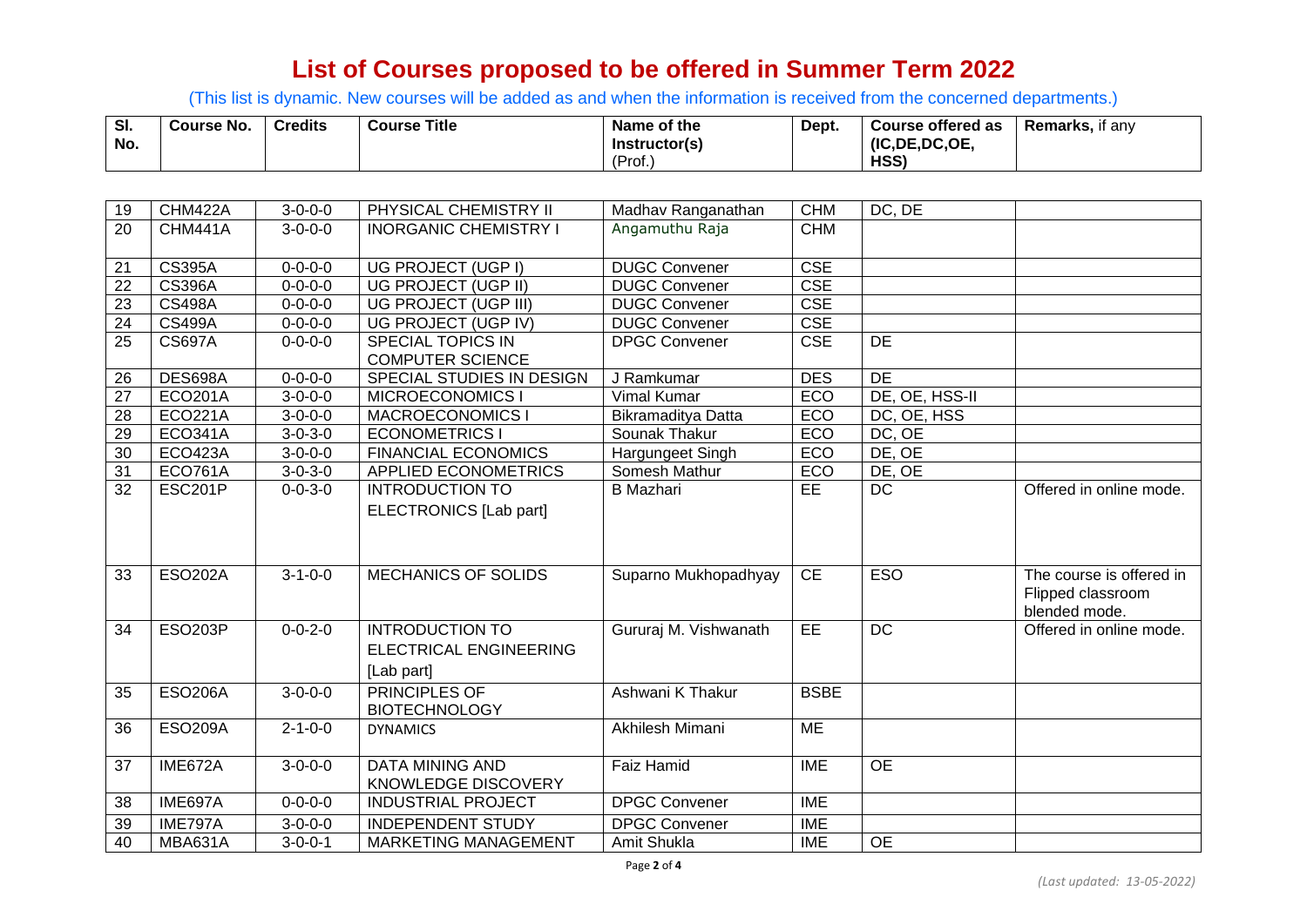(This list is dynamic. New courses will be added as and when the information is received from the concerned departments.)

| SI. | <b>Course No.</b> | <b>Credits</b> | <b>Course Title</b> | Name of the   | Dept. | Course offered as | <b>Remarks.</b> if any |
|-----|-------------------|----------------|---------------------|---------------|-------|-------------------|------------------------|
| No. |                   |                |                     | Instructor(s) |       | (IC, DE, DC, OE,  |                        |
|     |                   |                |                     | (Prof.        |       | HSS)              |                        |

| 41 | MBA697A              | $0 - 0 - 0 - 0$ | <b>SUMMER PROJECT</b>                                                                          | <b>DPGC Convener</b>                        | <b>IME</b> |                 |                                                                                       |
|----|----------------------|-----------------|------------------------------------------------------------------------------------------------|---------------------------------------------|------------|-----------------|---------------------------------------------------------------------------------------|
| 42 | MBA701A              | $0 - 0 - 0 - 0$ | <b>CAPSTONE PROJECT I</b>                                                                      | <b>Shankar Prawesh</b>                      | <b>IME</b> | <b>DC</b>       |                                                                                       |
| 43 | <b>ME351A</b>        | $2 - 0 - 2 - 0$ | <b>DESIGN OF MACHINE</b><br><b>ELEMENTS</b>                                                    | Mangesh Singh                               | <b>ME</b>  |                 | The course is offered in<br>Flipped classroom<br>blended mode.                        |
| 44 | <b>ME630A</b>        | $3 - 0 - 0 - 0$ | <b>COMPUTATIONAL FLUID</b><br><b>DYNAMICS AND HEAT</b><br><b>TRANSFER</b>                      | Malay K Das                                 | <b>ME</b>  |                 | The course is offered in<br>Flipped classroom<br>blended mode.                        |
| 45 | <b>ME752A</b>        | $3 - 0 - 0 - 0$ | <b>OPTIMIZATION METHODS IN</b><br><b>ENGINEERING DESIGN</b>                                    | Bhaskar Dasgupta                            | <b>ME</b>  |                 |                                                                                       |
| 46 | MSE646A              | $3 - 0 - 0 - 0$ | X-RAY CRYSTALLOGRAPHY -                                                                        | Sandeep Sangal                              | <b>MSE</b> | DE/OE           | The course is offered in<br>Flipped classroom<br>blended mode.                        |
| 47 | MSE671A              | $3 - 0 - 0 - 0$ | <b>HEAT TREATMENT AND</b><br><b>SURFACE HARDENING</b>                                          | Sudhanshu Shekhar<br>Singh                  | <b>MSE</b> | DE, OE          | The course is offered in<br>Flipped classroom<br>blended mode.                        |
| 48 | MSE693A              | $3 - 0 - 0 - 0$ | <b>MATERIALS SCIENCE</b><br><b>TECHNOLOGIES FOR</b><br>APPLICATIONS IN LIFE<br><b>SCIENCES</b> | <b>Vivek Verma</b>                          | <b>MSE</b> | $\overline{OE}$ |                                                                                       |
| 49 | <b>MSO202A</b>       | $3 - 1 - 0 - 0$ | <b>COMPLEX VARIABLES</b>                                                                       | Saurabh K Singh                             | <b>MTH</b> |                 | Modular Course.<br>Will be offered in the 1 <sup>st</sup><br>half of the summer term. |
| 50 | <b>MSO203B</b>       | $3 - 1 - 0 - 0$ | PARTIAL DIFFERENTIAL<br><b>EQUATIONS</b>                                                       | <b>Kaushik Bal</b>                          | <b>MTH</b> |                 | Modular Course.<br>Will be offered in the 2 <sup>nd</sup><br>half of the summer term. |
| 51 | MTH <sub>201</sub> A | $3 - 1 - 0 - 0$ | A FIRST COURSE IN LINEAR<br><b>ALGEBRA</b>                                                     | Vikramjeet Singh<br>Chandel                 | <b>MTH</b> |                 |                                                                                       |
| 52 | MTH <sub>204</sub> A | $3 - 1 - 0 - 0$ | ABSTRACT ALGEBRA                                                                               | Santosh Nadimpalli<br>Santosha K Pattanayak | <b>MTH</b> |                 |                                                                                       |
| 53 | <b>MTH421A</b>       | $3 - 1 - 0 - 0$ | ORDINARY DIFFERENTIAL<br><b>EQUATIONS</b>                                                      | Prosenjit Roy                               | <b>MTH</b> |                 |                                                                                       |